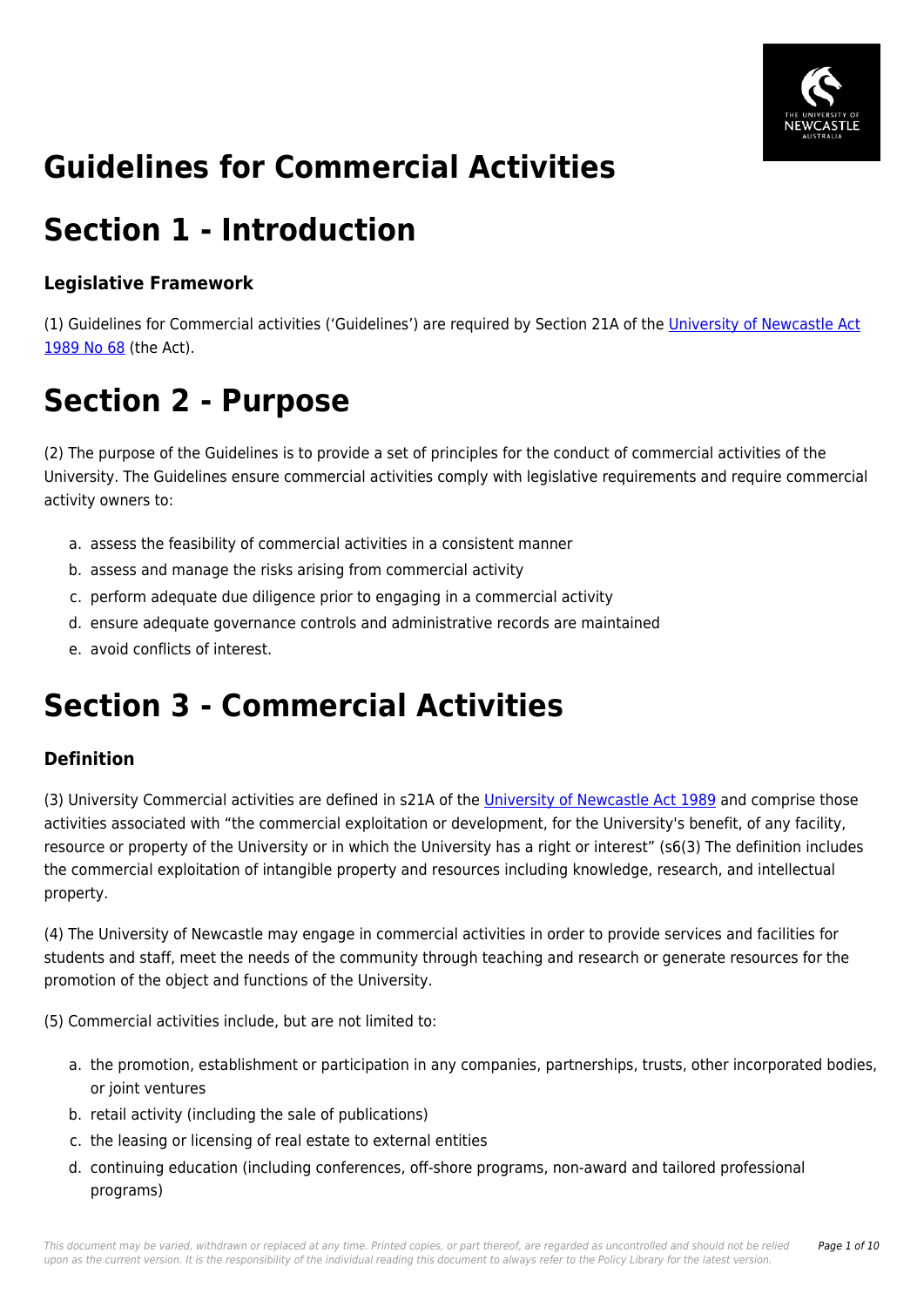- e. overseas projects
- f. certain contract research (refer to the exclusions listed in clause 6 below)
- g. project and consultancy services provided to external parties for a fee
- h. the commercial exploitation of intellectual property rights.

(6) Contract research activities that are excluded as non-commercial activities include:

- a. research conducted under a scheme listed on the Australian Competitive Grants Register
- b. research that is wholly funded by the Australian government or an Australian government body
- c. contract research where the contract specifies that the University, or its wholly owned controlled entities, shall own all of the intellectual property rights arising from the contract research and no licence or other mechanism is granted to any other party to exploit those intellectual property rights.

(7) A commercial activity is distinguished in some cases by the Activity owner or College or Division having a degree of independence in controlling the production or supply of the goods or services, and in setting the price at which they are provided.

(8) The collection of fees or income for goods, services or access to facilities is an indicator that an activity is commercial. However, activities that deliver non-financial benefits to the University can be commercial activities and an activity need not generate a financial profit in order to meet the definition of a commercial activity. Internal activities within the University and internal charges are not commercial activities.

(9) Low risk contract research and consultancies are defined as having a low risk rating, a financial impact less than \$100,000, being completed within three years and using an unaltered contract agreement from the Legal & Compliance units Legal Precedents database. Approval of these activities is delegated to the Faculty Head or Divisional Head.

(10) The thresholds that apply to commercial activities are summarised in the [Thresholds for Commercial Activities](https://policies.newcastle.edu.au/download.php?id=271&version=2&associated). These thresholds align with the Approval Authority.

### **Section 4 - Other Definitions**

### **Activity Owner**

(11) The Activity owner is the person who is promoting the proposed commercial activity and who will be responsible for the preparation of the proposal documentation.

### **Approval Authority**

(12) Approval Authority means the authorities as stated in relevant University documents.

#### **Responsible Officer**

(13) The Responsible Officer of a commercial activity is the person or persons responsible for the ongoing monitoring and review of that commercial activity. This role should be allocated to the person or persons most likely to have realtime information about the ongoing activity.

### **Section 5 - Evaluation and Approval Process**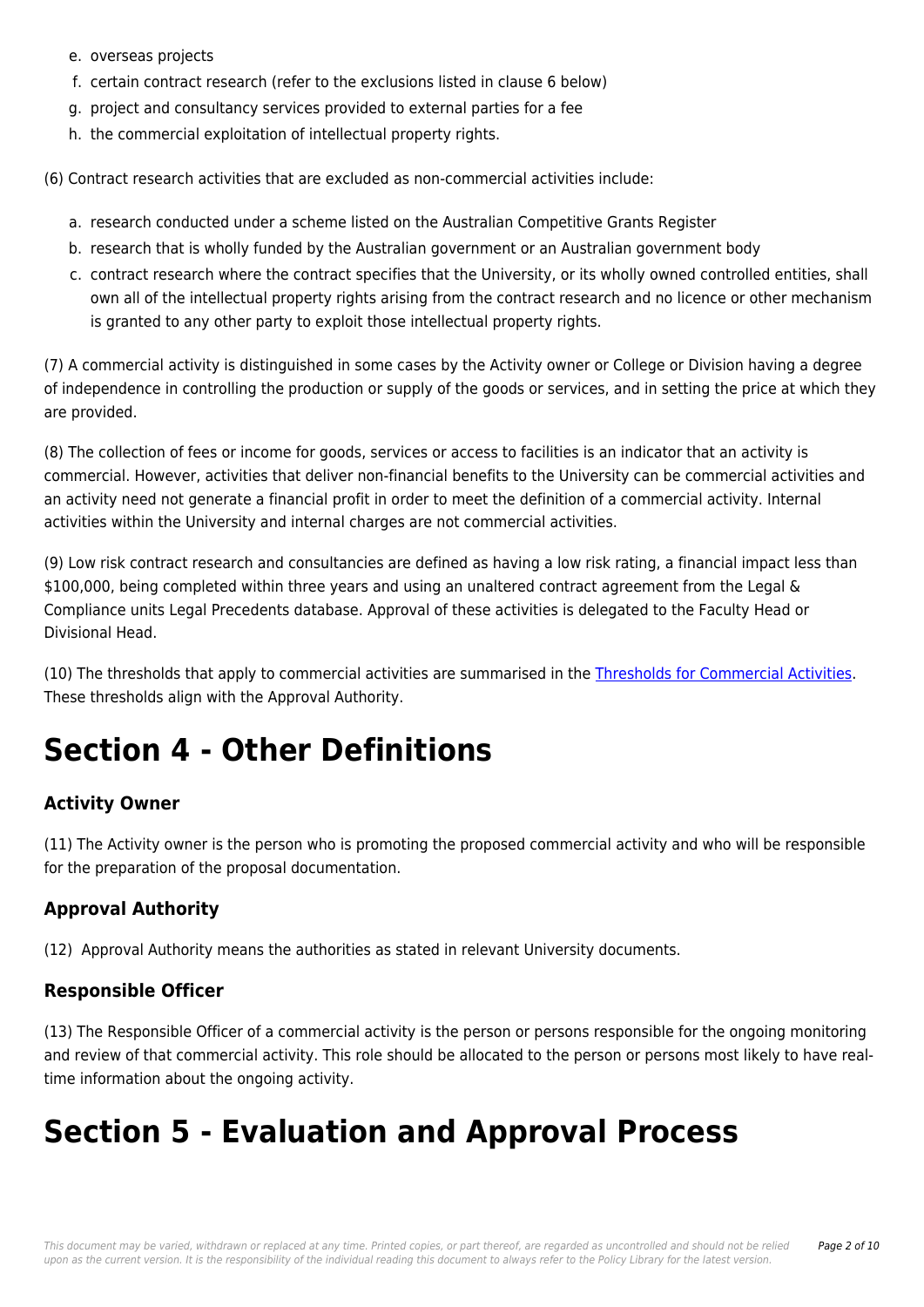### **Submitting a Proposal for a New Commercial Activity**

(14) The preliminary stage includes the Activity owner completing the Commercial Activity Checklist (available from Finance Business Partners and from the Legal & Compliance unit) and preparing a proposal document, such as a summary business case.

(15) The proposal should identify the category of commercial activity and include a preliminary risk assessment, risk management actions and details of additional insurance cover required. The proposal must identify any University funding, resources, personnel, equipment, or facilities required for the proposed activity, and include full details of all external parties to be involved in the conduct of the activity.

(16) For more complex proposals, the legal requirements, governance and corporate structure of the activity should be described. Complex proposals may include several categories of commercial activity and require extensive consultation.

(17) Consultation with Governance and Assurance Services (Risk and Insurance) and a Finance Business Partner is mandatory for all commercial activities. Consultation with the Legal & Compliance unit is mandatory for all activities above \$100,000 or where the activity will involve signing a legal agreement that is not included in the Legal Precedents section of the University website.

### **Endorsement**

(18) Preliminary evaluation of the proposal in accordance with these Guidelines should be conducted by the head of College or Division to whom the Activity owner reports. The proposal shall not be submitted to an Approval Authority without the prior endorsement of the head of College or Division.

### **Evaluation**

(19) As a minimum standard, all proposals for commercial activities are subject to evaluation against the following common criteria:

- a. alignment with the object and functions described in the [University of Newcastle Act 1989,](https://policies.newcastle.edu.au/directory-summary.php?legislation=17) s6(3)a).
- b. cost to the College or Division and the University generally in term of financial and non-financial resources
- c. availability and sustainability of funding source
- d. benefits to flow to the University from the activity (financial and otherwise)
- e. benefits to flow to the community and/or to third parties from the activity
- f. risks arising from the activity, and the cost, practicality and availability of means to manage these risks
- g. feasibility and costs of implementing the associated operational changes required to conduct the activity. This may lead to a preference for activities that align with current processes or which are conducted at a scale that warrants the necessary changes to current operations.
- h. compliance with the University's [Ethical Framework,](https://policies.newcastle.edu.au/document/view-current.php?id=317) applicable laws, regulations, policies, and guidelines.

### **Avoidance of Conflicts of Interest**

(20) The management of conflicts of interest are separately addressed in the [conflicts of interest policy](https://policies.newcastle.edu.au/document/view-current.php?id=192) and the University's [Code of Conduct.](https://policies.newcastle.edu.au/document/view-current.php?id=204)

(21) At all stages of the evaluation and approval process, parties must take care to avoid actual or potential conflicts of interest. Actual or potential conflicts of interest should be identified in the activity proposal, and by any person involved in the approval process. The Chief People and Culture Officer should be contacted where advice is required on the management of a conflict of interest.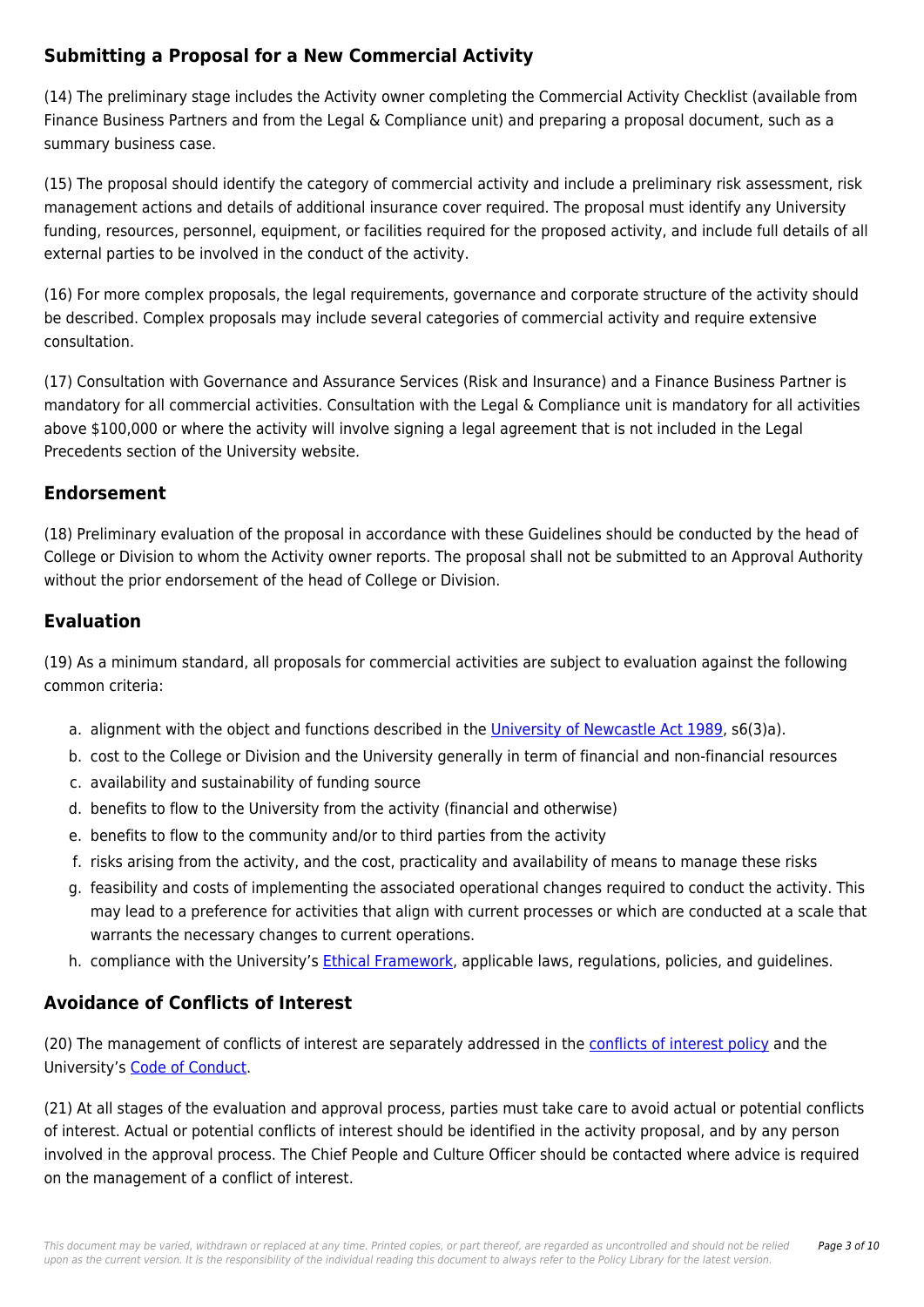### **Keeping of Records**

(22) Activity owners and Approval Authorities must ensure that all information relating to the proposed commercial activity, is recorded on an official Records Governance Services (RGS) file for that activity. The RMO file must hold a copy of the activity proposal document, along with completed evaluation checklists and all other supporting documents.

### **Approval and Entry on the Register**

(23) A commercial activity should not commence before formal approval has been obtained from the Approval Authority.

(24) The Approval Authority must notify the Chief Financial Officer of the approval or refusal of the commercial activity. The Approval Authority is also responsible for notifying all parties listed in the proposal that the activity has been approved or refused. The Activity owner is responsible for collating all relevant information for the RMO file.

(25) The Chief Financial Officer must ensure that approved activities are entered into the University's Register of Commercial Activities, subject to the thresholds approved by Council.

### **Section 6 - Risk and Insurance**

### **Managing Risk**

(26) In engaging in commercial activities, the College or Division assumes additional commercial and reputational risks on behalf of the University. Failure to identify, assess and manage risks effectively may have severe consequences. Activity owners must comply with the University's [Risk Management Framework](https://policies.newcastle.edu.au/document/view-current.php?id=247) in identifying, assessing and managing the risks of a commercial activity.

(27) Risks that arise from a commercial activity and which should be considered in developing a business case include:

- a. financial loss and opportunity costs
- b. health and safety issues that can result in injury to staff, students, members of the public
- c. loss of, or damage to, University equipment or facilities
- d. inadvertent or deliberate breach of legislation, policy, or ethical standards
- e. misuse of public resources, conflicts of interest or corruption
- f. legal liability
- g. reputational damage to the University, its staff members and its stakeholders.

#### **Insurance of Risk**

(28) Managers of commercial activities must ensure that risks are covered by the University's current insurance policy and, if required, that additional coverage is obtained for insurable risk. Insurance requirements for commercial activities should be discussed with Risk and Governance and Assurance Services, who can advise whether the activity is or can be insured under the University's existing policies.

(29) Where a controlled entity of the University manages its own insurance policies, the insurance of commercial activities of the entity is the responsibility of the Management and Board of the entity.

(30) An activity should not commence or continue where an insurable risk with a financial value in excess of \$100,000 is uninsured.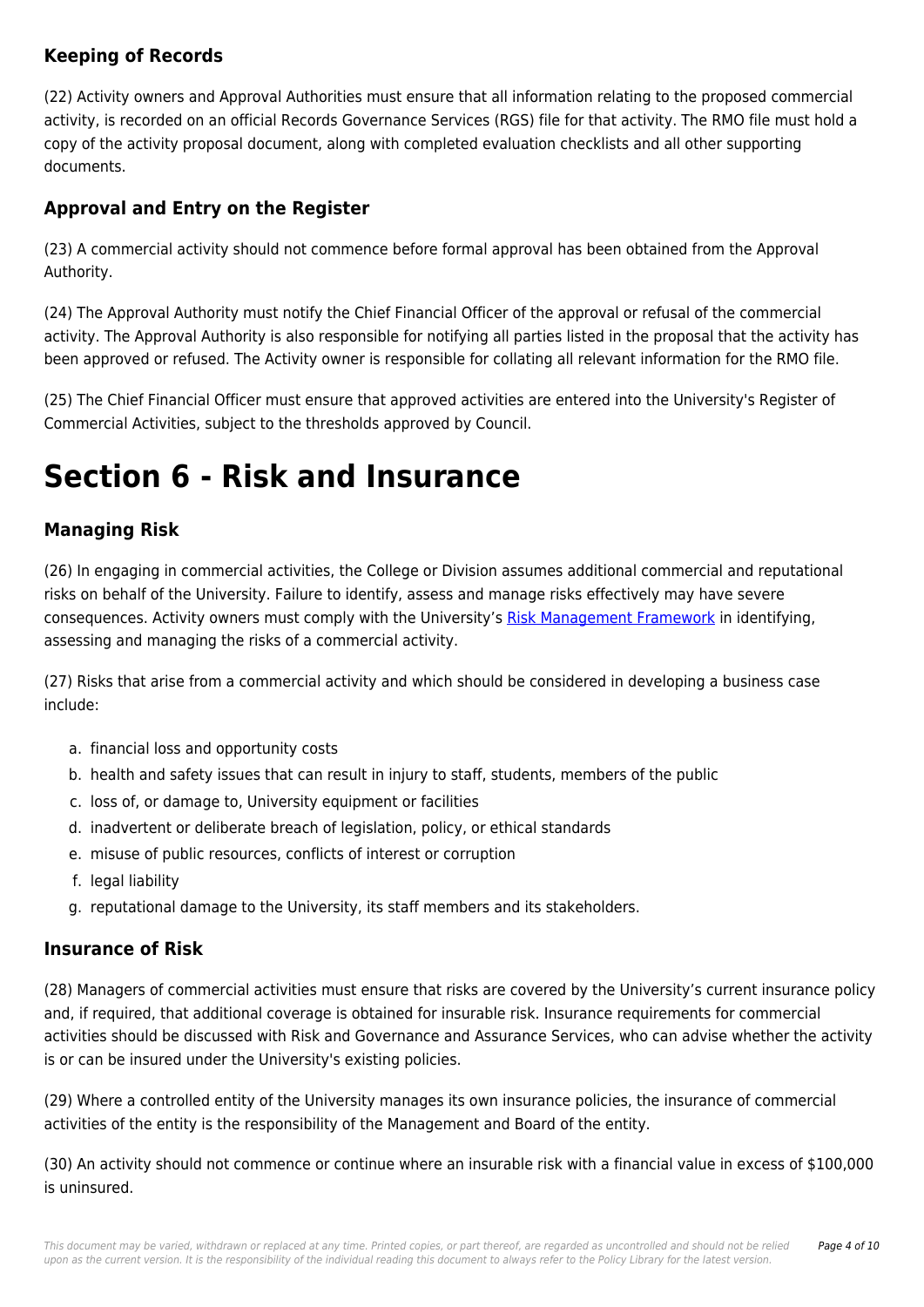# **Section 7 - Operating Requirements**

### **Operation**

(31) The conduct and operation of University commercial activities must be consistent with the object and functions of the University, and with all applicable laws, policies and regulations.

### **Prevention of Corruption, Fraud, Maladministration and Waste**

(32) Commercial activities must be managed in such a way as to comply with the University's obligations as a public authority, and to minimise the risk of corruption, fraud, maladministration or waste. Staff involved in the activity must adhere to the University's [Code of Conduct](https://policies.newcastle.edu.au/document/view-current.php?id=204) and to all relevant policies, including those relating to the management of University resources. Members of the University community who identify possible instances of fraud, corruption, maladministration or serious waste have an obligation to report these in accordance with the University's [Complaint](https://policies.newcastle.edu.au/document/view-current.php?id=196) [Management Policy](https://policies.newcastle.edu.au/document/view-current.php?id=196) and [Code of Conduct](https://policies.newcastle.edu.au/document/view-current.php?id=204).

### **Reporting**

(33) Colleges and Divisions of the University are required to report annually to the Executive Committee about the commercial activities of their units. The Chief Financial Officer is required to report to the Finance Committee about the commercial activities of the University as a whole. The Directors of controlled entities are also required to report to the Controlled and Associated Entities Committee (CAEC) about their compliance with this policy and the applicable legislation each year.

(34) An approved commercial activity that involves the investment, expenditure or foregoing of revenue in excess of \$1,000,000 must be reported to the next Council meeting via the Finance Committee of Council (Delegation of Authority 1.12.1).

(35) Significant changes, including performance significantly higher or lower to that expected in business cases or other proposal documentation, and matters of risk and insurance coverage should be reported to the Executive Committee as they occur. Information reported may be used to update the Register of Commercial Activities.

### **Change of Responsible Officer**

(36) In the event that there is a change in the Responsible Officer the Chief Financial Officer must be notified to ensure the Register is updated. The Activity owner and Head of the College or Division are responsible for notifying the Chief Financial Officer of such changes within 2 business days.

## **Section 8 - Register of Commercial Activities**

### **Register of Commercial Activities**

(37) The [University of Newcastle Act 1989](https://policies.newcastle.edu.au/directory-summary.php?legislation=17) requires that the University maintain a Register of Commercial Activities (s21C). The Register of Commercial Activities is a central repository for information on the various commercial activities of the University. The Chief Financial Officer is responsible for the maintenance of the Register.

(38) All commercial activities with a financial impact greater than \$2,000,000 over the life of the activity, or with a residual risk rating of high or extreme are required to be entered into the Register of Commercial Activities. The financial impact is determined by reference to the higher of:

a. the full cost of the activity over the life of the activity, or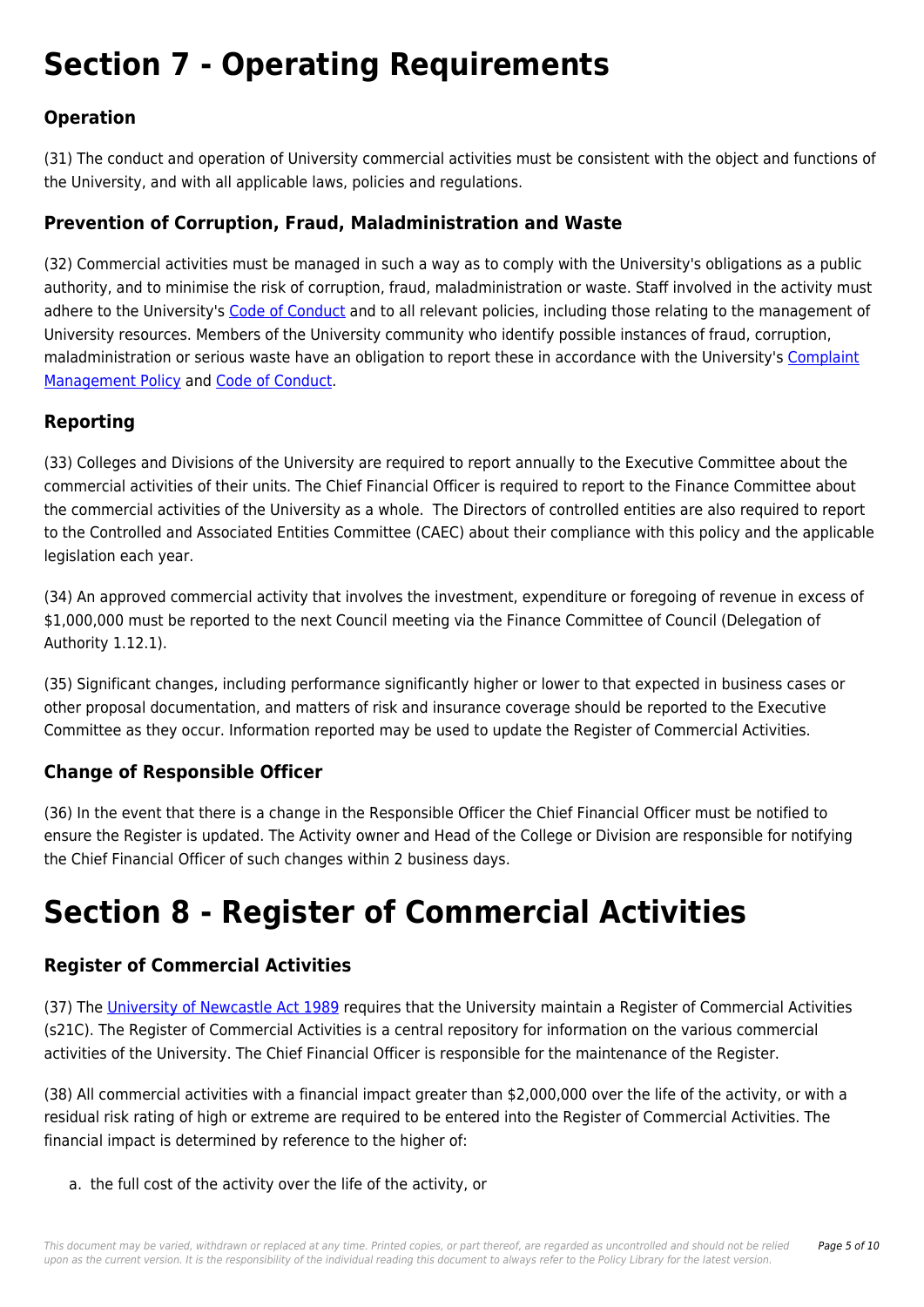b. the investment required.

(39) Activities exempted from inclusion in the Register of Commercial Activities are not exempt from other requirements of the Act and these Guidelines.

(40) Records held in the Register are considered Commercial-in-Confidence. The Register is divided into component parts that reflect the major categories of commercial activities undertaken by the University and its controlled entities.

(41) The Heads of Colleges and Divisions and the Directors of controlled entities are accountable for ensuring that the details held on commercial activities for their area or entity are complete and current.

### **Details to Be Held**

(42) The Register of Commercial Activities shall hold, at a minimum, the following details which are required by the [University of Newcastle Act 1989,](https://policies.newcastle.edu.au/directory-summary.php?legislation=17) s21C (1):

- a. the following information on University commercial activities:
	- i. a description of the activity,
	- ii. details of all parties who participate in the activity,
	- iii. details of any appointment by or on behalf of the University to relevant boards or other governing bodies,
	- iv. details of any meetings at which relevant matters were considered and approved for the purposes of compliance with the Guidelines
	- v. such other details as the Guidelines may require.

### **Access to the Register**

(43) Full access to the Register of Commercial Activities is available to the following:

- a. Members of Council
- b. Members of the Executive Committee
- c. NSW Minister for Education
- d. NSW Audit Office
- e. such other details as the Guidelines may require.
- f. Relevant University personnel from Financial Services, Governance and Assurance Services, Legal & Compliance
- g. Other parties as required under law or by authority of Council.

(44) Restricted access allows review only of entries in the Register specific to the area of accountability. Restricted access is available to the following:

- a. those officers responsible for ensuring details of activities in their area of accountability are complete and correct
- b. Responsible Officers, Approval Authorities and Heads of Managing Units
- c. persons named within the Register entry, such as members of governing boards
- d. other University parties with the written approval of the Responsible Officer.

### **Annual Review of Register**

(45) The Register of Commercial Activities will be reviewed annually to ensure records are complete and accurate. The Chief Financial Officer is responsible for the annual review of the Register.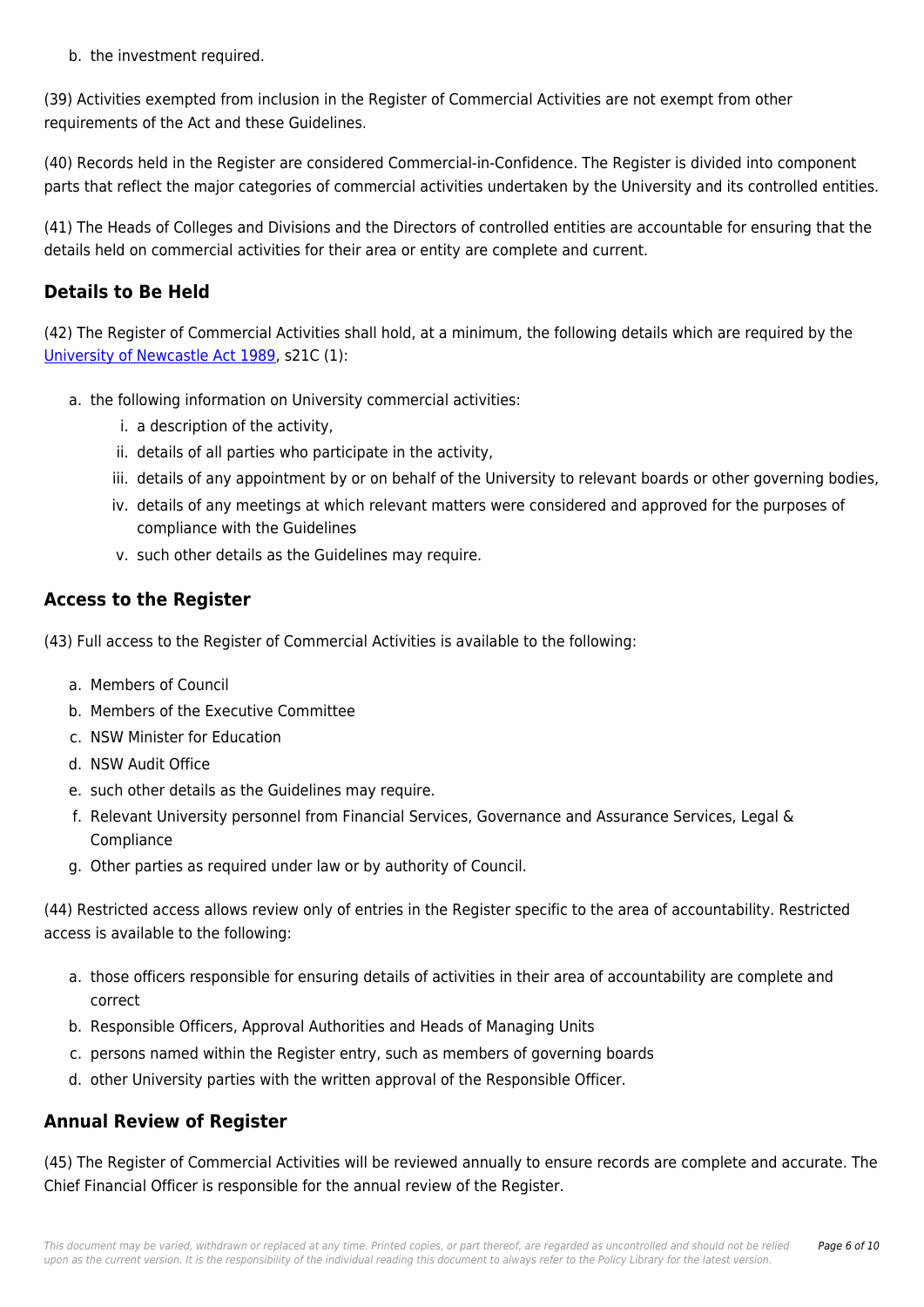# **Section 9 - Monitoring and Review of Commercial Activities**

### **Monitoring**

(46) To enable the Chief Financial Officer to maintain an accurate Register the Activity owner, or Responsible Officer, must:

- a. monitor the commercial activity to ensure that:
	- i. the ongoing activity aligns with the approved parameters contained in the business case
	- ii. the University's legal rights and protected and its obligations are met
	- iii. the activity complies with the applicable policies of the University
	- iv. any additional conditions of approval imposed by the Approval Authority
- b. provide the Chief Financial Officer with information to ensure that the Register is complete and accurate at all times
- c. notify the Chief Financial Officer of any significant changes to an activity, including risk and insurance coverage, as and when these occur.

### **Review**

(47) A review of a commercial activity may be initiated by the Chief Financial Officer, or the Head of the College or Division.

(48) The Activity owner for each commercial activity listed in the Register is responsible for preparing a Commercial Activity Review Report on that activity at least once every 3 years and providing that Report to the Chief Financial Officer at least 1 month before the expiry of the 3 year review period.

(49) The Commercial Activity Review Report shall:

- a. assess the ongoing viability of the commercial activity, including whether the activity has achieved the object for which it was originally established
- b. identify any significant changes to that commercial activity, including changes to the risks (whether or not these risks were identified in the evaluation process)
- c. ascertain whether appropriate risk management processes are in place
- d. assess compliance with relevant law, policy and standards
- e. include a recommendation about what, if any, actions should be taken in light of the review.

# **Section 10 - Controlled Entities**

(50) By definition, controlled entities are commercial activities. The continued operation of a controlled entity is subject to the requirements of these Guidelines, including the minimum triennial review requirements of clause 49. In addition, any commercial activity or proposed commercial activity of a controlled entity is subject to the requirements of these Guidelines.

(51) The Boards of controlled entities are responsible for ensuring that preliminary evaluation, risk management and accountability processes are in place and are consistent with the requirements of applicable legislation and policy, including these Guidelines.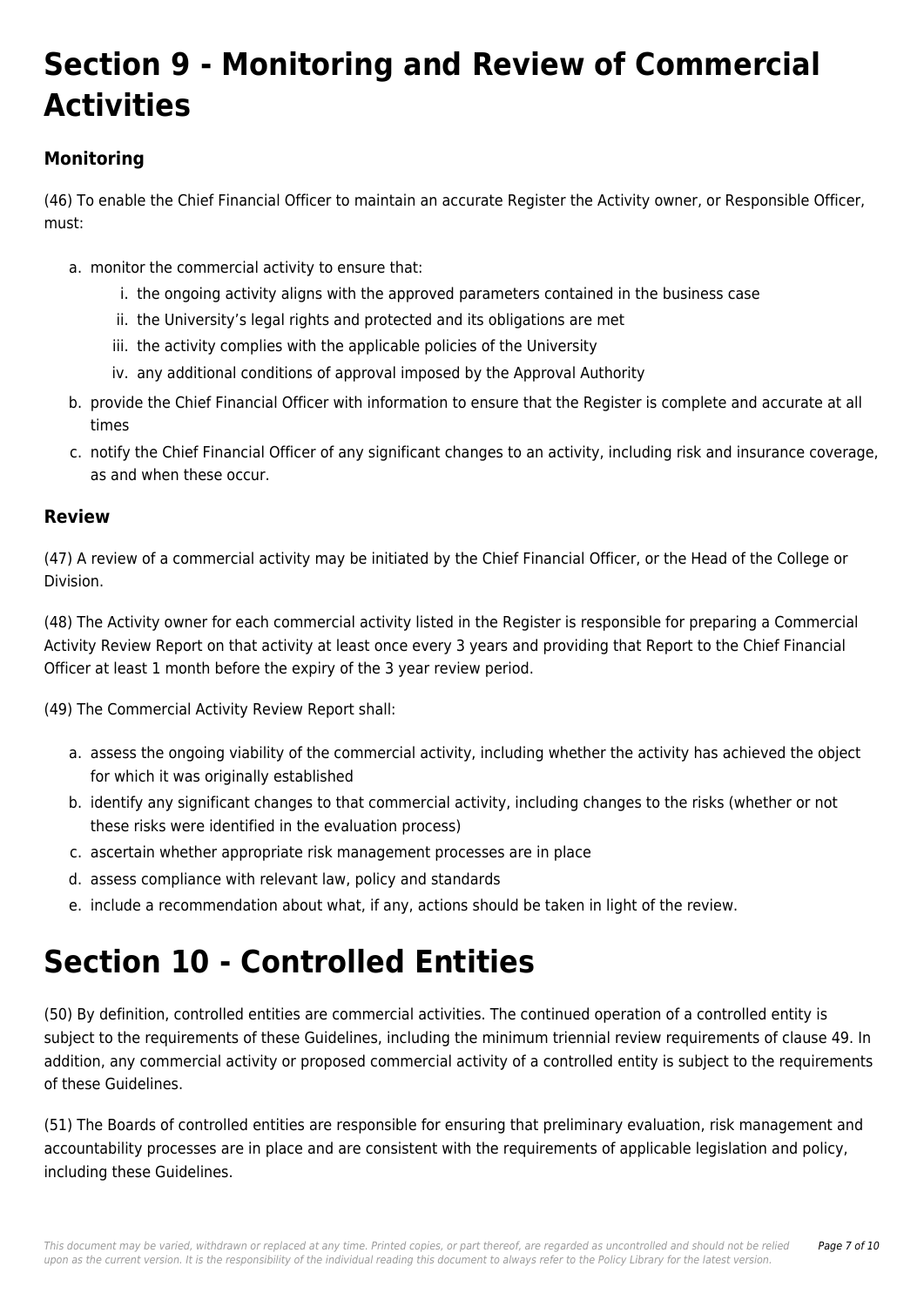# **Section 11 - Further Information and Guidance**

(52) The Chief Financial Officer will assist with any difficulty or uncertainty about the application or use of the Guidelines.

# **Section 12 - Appendices**

(53) [Thresholds for Commercial Activities](https://policies.newcastle.edu.au/download.php?id=271&version=2&associated)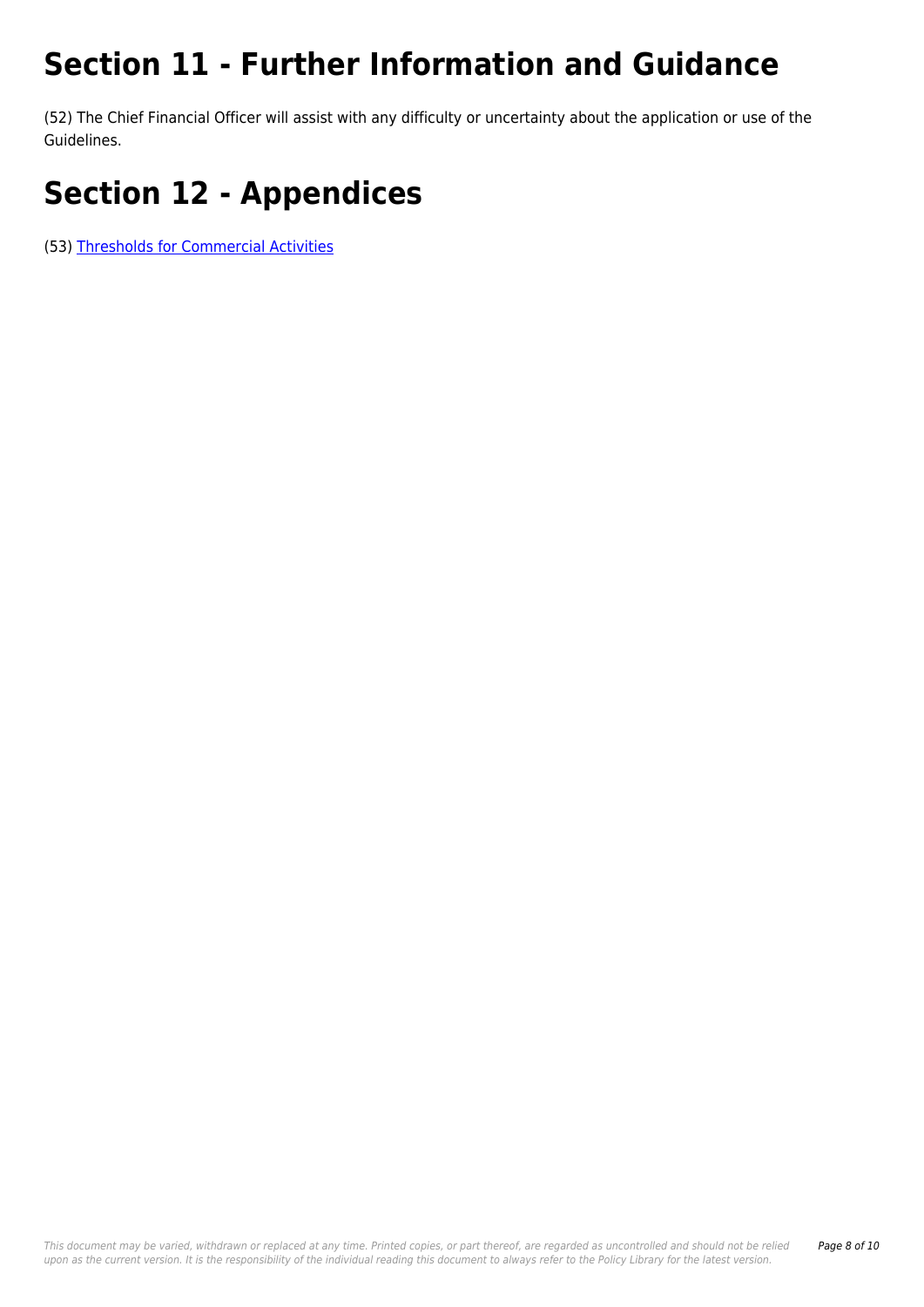#### **Status and Details**

| <b>Status</b>                | Current                                                          |
|------------------------------|------------------------------------------------------------------|
| <b>Effective Date</b>        | 23rd October 2018                                                |
| <b>Review Date</b>           | 23rd October 2021                                                |
| <b>Approval Authority</b>    | <b>University Secretary</b>                                      |
| <b>Approval Date</b>         | 8th October 2018                                                 |
| <b>Expiry Date</b>           | Not Applicable                                                   |
| <b>Responsible Executive</b> | Paula Johnston<br><b>Chief Financial Officer</b><br>02 4055 3099 |
| <b>Enquiries Contact</b>     | Paula Johnston<br><b>Chief Financial Officer</b><br>02 4055 3099 |

### **Glossary Terms and Definitions**

**"University"** - The University of Newcastle, a body corporate established under sections 4 and 5 of the University of Newcastle Act 1989.

**"Risk Management"** - the co-ordination of activities to optimise the management of potential opportunities and reduce the consequence or impact of adverse effects or events.

**"Risk assessment"** - The overall process of risk identification, risk analysis and risk evaluation.

**"Activity owner"** - The activity owner is the person who is promoting the proposed commercial activity and who will be responsible for the preparation of the proposal documentation.

**"Commercial activities"** - As defined in the University of Newcastle Act 1989.

**"Controlled entity"** - Has the same meaning as in section 16A of the University of Newcastle Act 1989.

**"External parties"** - Any individual or organisation external to the University.

**"Intellectual property"** - Intellectual property (IP), as defined by the World Intellectual Property Organisation, refers to creations of the mind: inventions; literary and artistic works; and symbols, names and images used in commerce. Intellectual property is divided into two categories: Industrial property includes patents for inventions, trademarks, industrial designs and geographical indications; and Copyright covers literary works (such as novels, poems and plays), films, music, artistic works (e.g. drawings, paintings, photographs and sculptures) and architectural design. Rights related to copyright include those of performing artists in their performances, producers of phonograms in their recordings, and broadcasters in their radio and television programs.

**"Officer"** - Has the meaning given in section 9 of the Corporations Act 2001 (Cth).

**"Personnel"** - In relation to a party, any employee, officer, agent, contractor, sub-contractor, student or volunteer of that party.

**"Term"** - When referring to an academic period, term means a period of time aligned to an academic year for the delivery of a course in which students enrol and for which they are usually charged fees for example semesters, trimesters, summer, winter or full-year term. The academic year for a term is determined by the academic year in which the course commences, not concludes. For all other uses of this term, the generic definition applies.